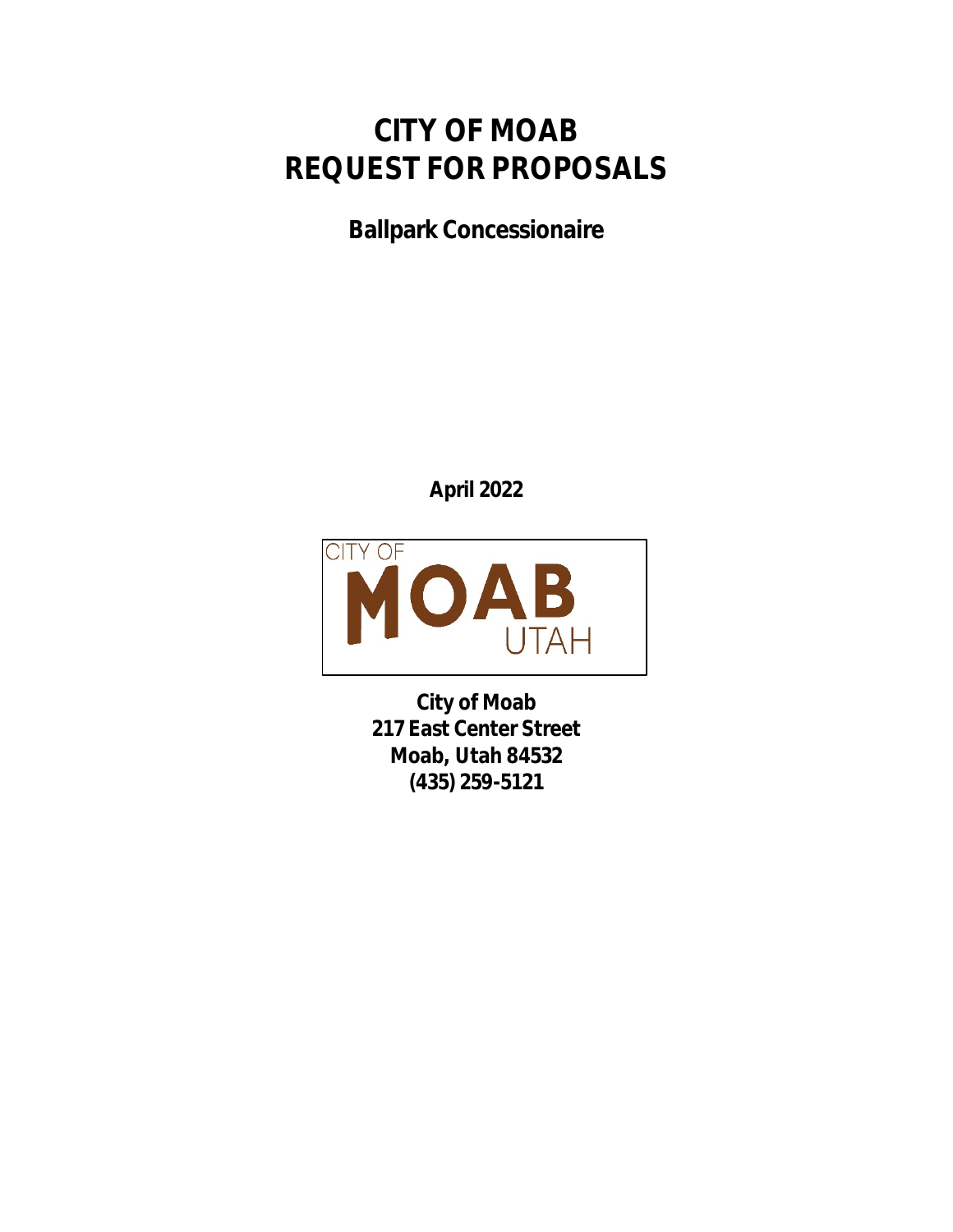## **CITY OF MOAB REQUEST FOR PROPOSALS BALLPARK CONCESSIONAIRE SERVICES FOR MOAB CITY RECREATION**

The City of Moab is now accepting requests for proposals for ballpark concessionaire services for Moab City Recreation. Request for proposal specifications are available online at: www.moabcity.org or at the Moab City Offices located at 217 East Center Street, Moab, Utah 84532.

All proposals must be turned in to the Moab City Recorder's Offices, located at 217 East Center Street, Moab, Utah 84532. Moab City reserves the right to reject any or all proposals; or to accept or reject the whole or any part of the proposal; or to waive any informality or technicality in the interest of Moab City. The Deadline for all requests for proposals is 3:00 p.m. Thursday, April 14, 2022. For further information, please contact the Moab City Recorder's office at: (435) 259-5121 or Moab City Recreation at (435) 259- 2255.

/s/ Sommar Johnson City Recorder

Published in the Times Independent, March 31, 2022, and April 7, 2022.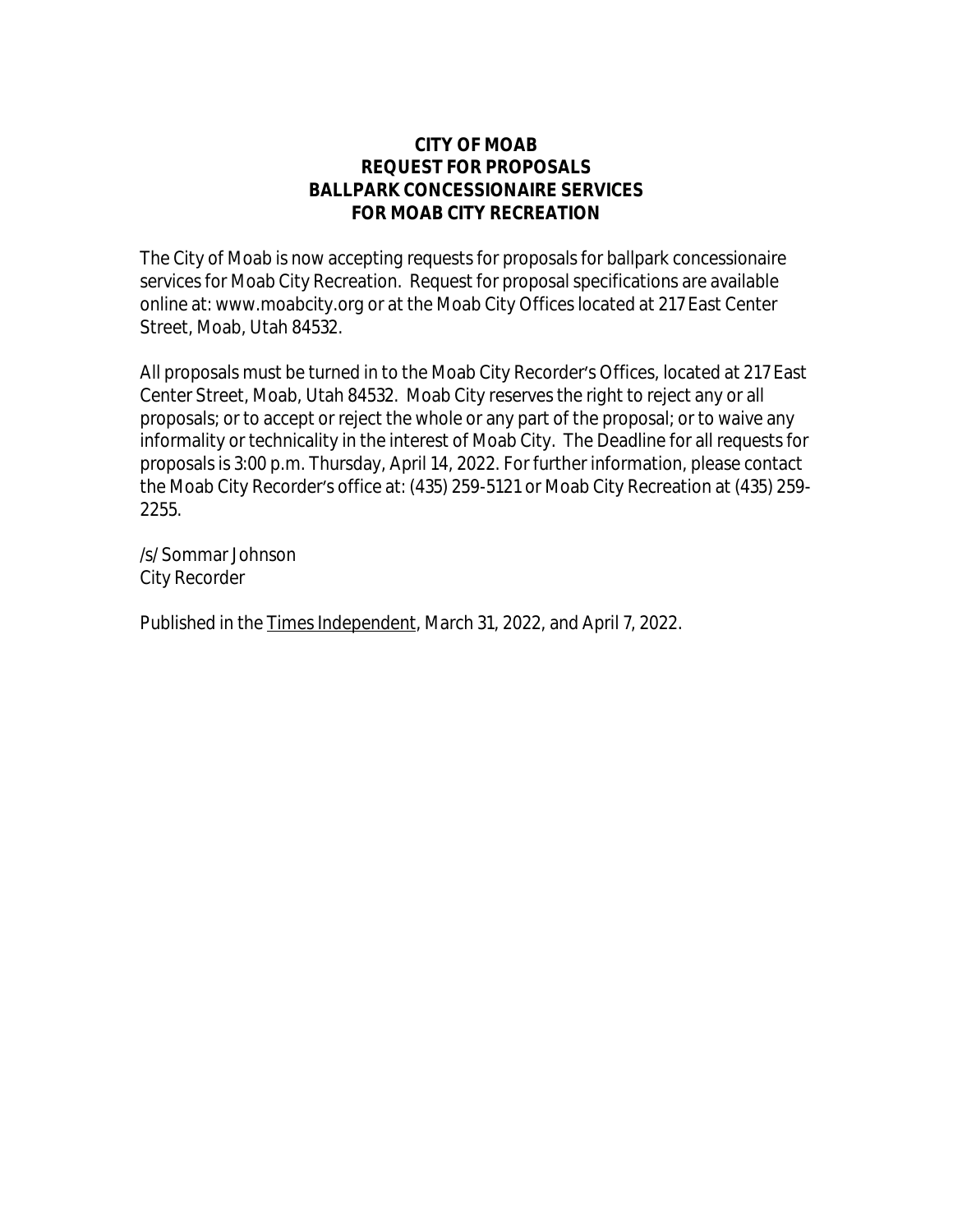## **REQUEST FOR PROPOSAL TO PROVIDE CONCESSIONAIRE SERVICES FOR THE CITY OF MOAB RECREATION DEPARTMENT**

The Moab City Recreation Department wishes to retain a concessionaire to handle all of the duties of a concessionaire, as specified in this request for proposals and attached contract, to run the summer recreation ballpark concession. The concessionaire will also have the option to run concessions for games throughout the youth football season, and can propose running concessions at other recreation sporting events throughout the year. The duration of the contract will be from May 1, 2022, to April 30, 2023, with a minimum amount of time to provide services from May 1, 2022 to July 1, 2022. At the discretion of the Moab City Recreation Department, this contract may be extended by up to one year at the same rate. The opportunity for renewal for future years would be available depending on the services provided, on the Moab City Recreation Department's desire to continue or provide alternative avenues for concessions and the concessionaires desire to renew. In this capacity, the concessionaire's responsibilities would include the following:

- 1. Provide concession services from May 1, 2022 through April 30, 2023; Monday through Thursday evenings from 5:00 PM until 10:00 PM during the regularly scheduled baseball/softball season at the ballpark located at 200 E. Center St. Times may be adjusted with the approval of the Moab City Recreation Coordinator. Concessionaire may also choose to provide concession services for the Moab City Youth Soccer Program and Little League Football and other recreation sporting events; please contact the Moab City Recreation Coordinator for dates.
- 2. At least ten (10) days prior to the concession services term, provide a copy of a current Moab City Business License and a Vendor Permit (contact the Treasurer's Office for required licensing). The City of Moab agrees to waive all fees for said licenses and permits.
- 3. Provide an insurance certificate in the amount of one million dollars listing the City of Moab as a co-insured.
- 4. Provide a list of the kind of food and beverages and portions proposed to be served, along with a price list to be reviewed and agreed upon by the City of Moab.
- 5. Order all food and beverages to be sold on-site.
- 6. Publicize a price list for all items to be sold, as well as the hours of operation.
- 7. Limit sales to food and non-alcoholic beverages only.
- 8. Be responsible for proper disposal of solid waste at concession area and litter control of surrounding concession area.
- 9. Be responsible for hiring, scheduling and providing Worker's Compensation Insurance for concession employees.
- 10. Provide all equipment, supplies, and structure(s) necessary to run the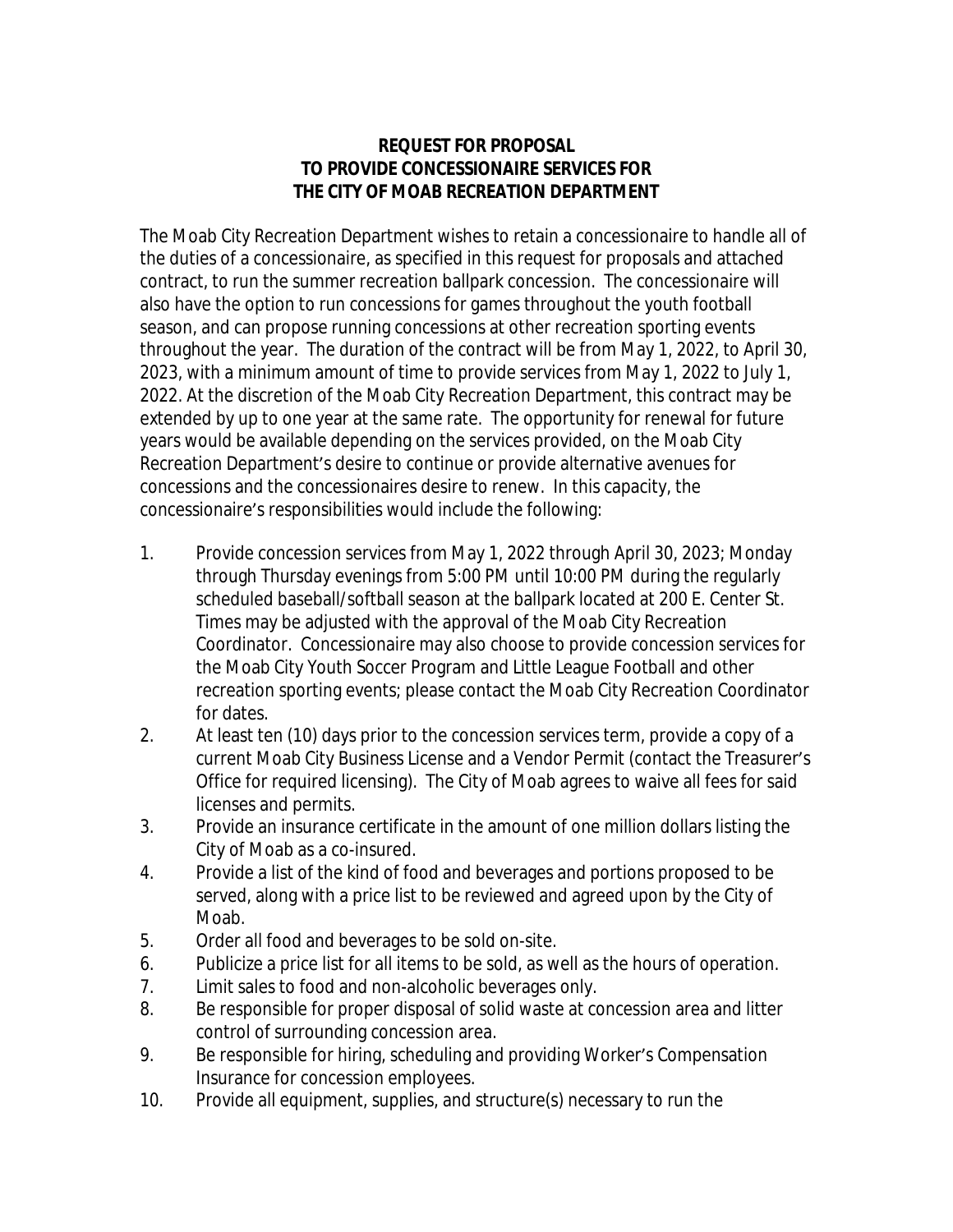concession.

- 11. Agree that the entire cost of operation and maintenance of the concession shall be at the concessionaire's expense.
- 12. Agree to abide by all ordinances of the State of Utah, Southeastern Utah District Health Department and the City of Moab, which, in any respect, relate to the business conducted by the concessionaire.
- 13. Be responsible for the security of all concessionaire equipment and supplies.
- 14. This agreement is non-transferable. Concessionaire shall not assign this Agreement to a third party nor permit outside use of any portion of the concession by a third party.

The proposal shall not exceed three pages and should address the following:

- 1. Previous experience in concessions.
- 2. Business and personal references, including phone numbers for those employees expected to be staffing and managing the concession.
- 3. Provide resumes of key personnel involved with the concession.
- 4. Provide a general concessionaire work plan to accomplish the scope defined in the responsibilities of the concessionaire. The concessionaire work plan should demonstrate the understanding of the concessionaire requirements.
- 5. Provide a list of the kind of food and beverages and portions proposed to be served, along with a price list to be reviewed and agreed upon by the City of Moab.
- 6. Provide a photograph of the proposed structure(s).

The City of Moab requests that any concessionaire interested in responding to this request submit a written proposal.

BUSINESS/COMPANY/PERSON:

MAILING ADDRESS:

E-MAIL ADDRESS:

PHONE NUMBER:

LIABILITY INSURANCE COMPANY:

LIABILITY INSURANCE POLICY NUMBER:

WORKER'S COMPENSATION INSURANCE COMPANY:

WORKER'S COMPENSATION INSURANCE POLICY NUMBER: